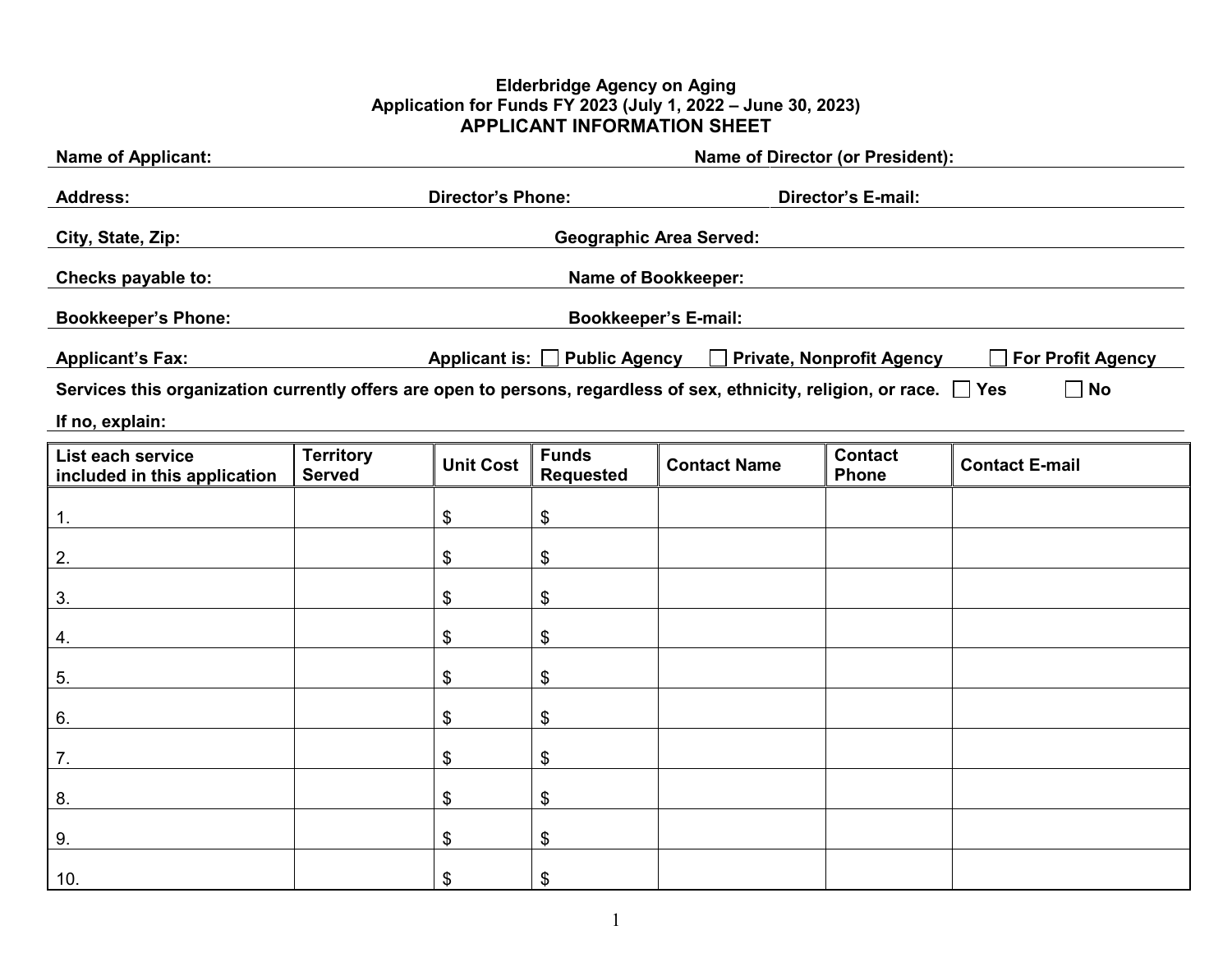# **Units of Service and Targeting Projections**

| <b>Service</b> | <b>Total Service</b><br><b>Units</b> | <b>Total</b><br><b>Unduplicated</b><br><b>Clients</b> | 60+ Rural | 60+ With Limited<br><b>English</b><br>Proficiency | 60+ Minority | 60+ Minority<br>Below Poverty | 60+ Below<br><b>Poverty</b> |
|----------------|--------------------------------------|-------------------------------------------------------|-----------|---------------------------------------------------|--------------|-------------------------------|-----------------------------|
|                |                                      |                                                       |           |                                                   |              |                               |                             |
|                |                                      |                                                       |           |                                                   |              |                               |                             |
|                |                                      |                                                       |           |                                                   |              |                               |                             |
|                |                                      |                                                       |           |                                                   |              |                               |                             |
|                |                                      |                                                       |           |                                                   |              |                               |                             |
|                |                                      |                                                       |           |                                                   |              |                               |                             |
|                |                                      |                                                       |           |                                                   |              |                               |                             |
|                |                                      |                                                       |           |                                                   |              |                               |                             |
|                |                                      |                                                       |           |                                                   |              |                               |                             |
|                |                                      |                                                       |           |                                                   |              |                               |                             |
|                |                                      |                                                       |           |                                                   |              |                               |                             |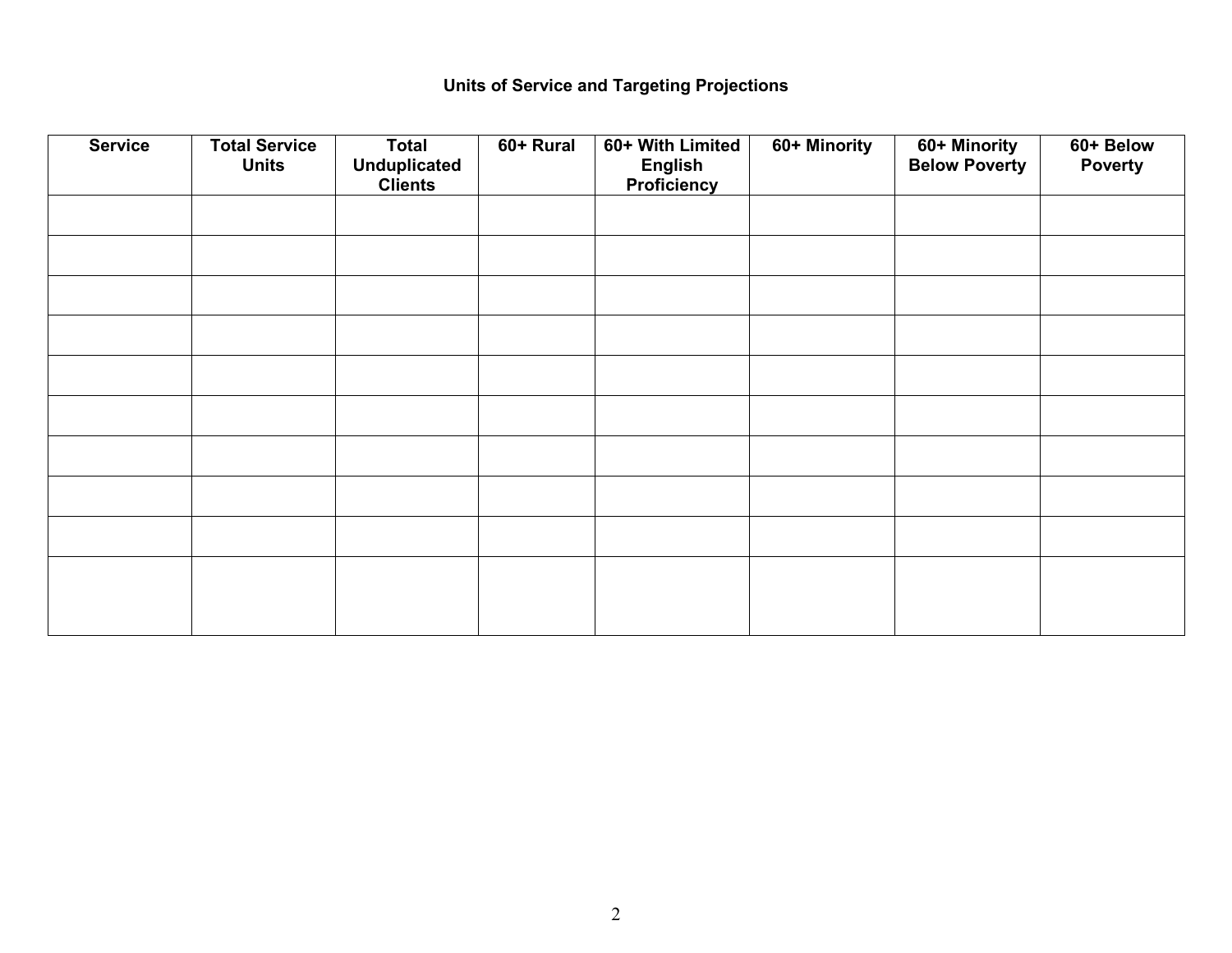### Unit Cost Worksheet FY '23 **To be completed only by applicants who request funds for a service not funded by Elderbridge in Fiscal Year 2023**

## **Estimated Budget:**

| <b>Salaries and Wages</b>             | $\frac{1}{2}$ |  |  |  |
|---------------------------------------|---------------|--|--|--|
| <b>Personnel Benefit</b>              | $\frac{1}{2}$ |  |  |  |
| Uniforms and Clothing                 | $\frac{1}{2}$ |  |  |  |
| <b>Physical Examinations</b>          | $\frac{1}{2}$ |  |  |  |
| <b>Supplies</b>                       | $\frac{1}{2}$ |  |  |  |
| Equipment                             | $\frac{1}{2}$ |  |  |  |
| Amortization/Depreciation             | $\frac{1}{2}$ |  |  |  |
| <b>Professional Services</b>          | $\frac{1}{2}$ |  |  |  |
| Telephone                             | $\frac{1}{2}$ |  |  |  |
| Postage and Shipping                  | $\frac{1}{2}$ |  |  |  |
| PR/Advertising                        | $\frac{1}{2}$ |  |  |  |
| <b>Printing/Publications</b>          | $\frac{1}{2}$ |  |  |  |
| <b>Premise Expenses</b>               | $\frac{1}{2}$ |  |  |  |
| Insurance                             | $\frac{1}{2}$ |  |  |  |
| Travel/Transportation                 | $\frac{1}{2}$ |  |  |  |
| <b>Training/Conferences</b>           | $\frac{1}{2}$ |  |  |  |
| <b>Membership Dues</b>                | $\frac{1}{2}$ |  |  |  |
| <b>Advisory Board</b>                 | $\frac{1}{2}$ |  |  |  |
| <b>Contracted Services</b>            | $\frac{1}{2}$ |  |  |  |
| Other                                 | $\frac{1}{2}$ |  |  |  |
| Other                                 | $\frac{1}{2}$ |  |  |  |
| Other                                 | $\frac{1}{2}$ |  |  |  |
| <b>TOTAL EXPENDITURES:</b><br>$1_{-}$ |               |  |  |  |
|                                       | $\sim$        |  |  |  |
| <b>Total Number of Units:</b><br>2.   | \$            |  |  |  |
| 3. Total Cost Per Unit:               | \$            |  |  |  |

**(Figures must reflect all applicant activities needed to provide this service.)**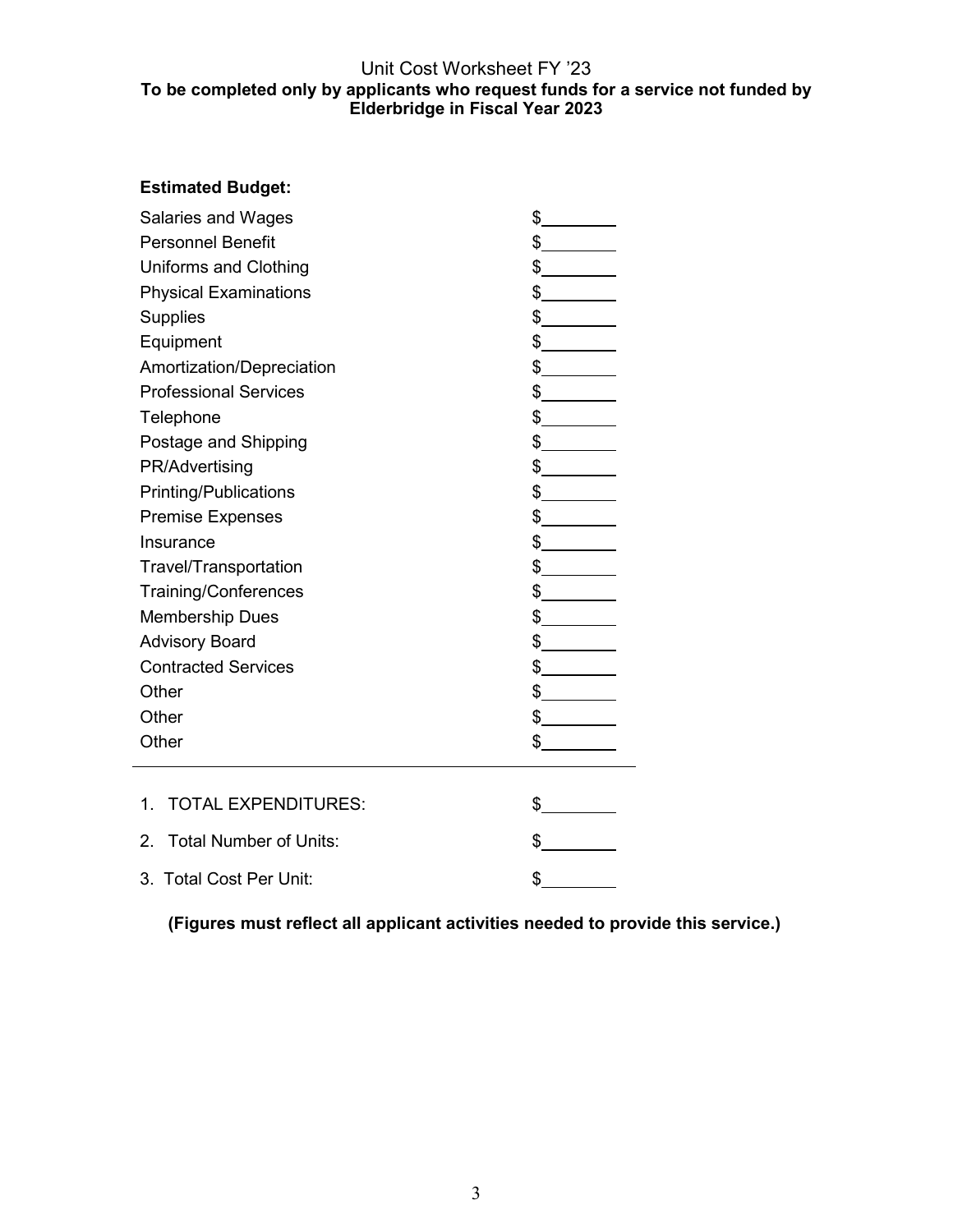## **PROGRAM NARRATIVE – PART 1**

**Instructions:** Submit a separate narrative for each service included in this request for funding. The program narrative should address the following:

- 1. Type of service to be provided. List your specific service component areas.
- 2. Target population to be served. Explain criteria for eligibility.
- 3. Plan for providing the service, geographic area to be served, sliding fee scale or contribution process, staffing, hours and days of service, and other pertinent information.
- 4. Length of time service has been operating. If new, what is the anticipated start date?
- 5. Services already provided by the applicant to the elderly.
- 6. Efforts to coordinate services with other aging service providers.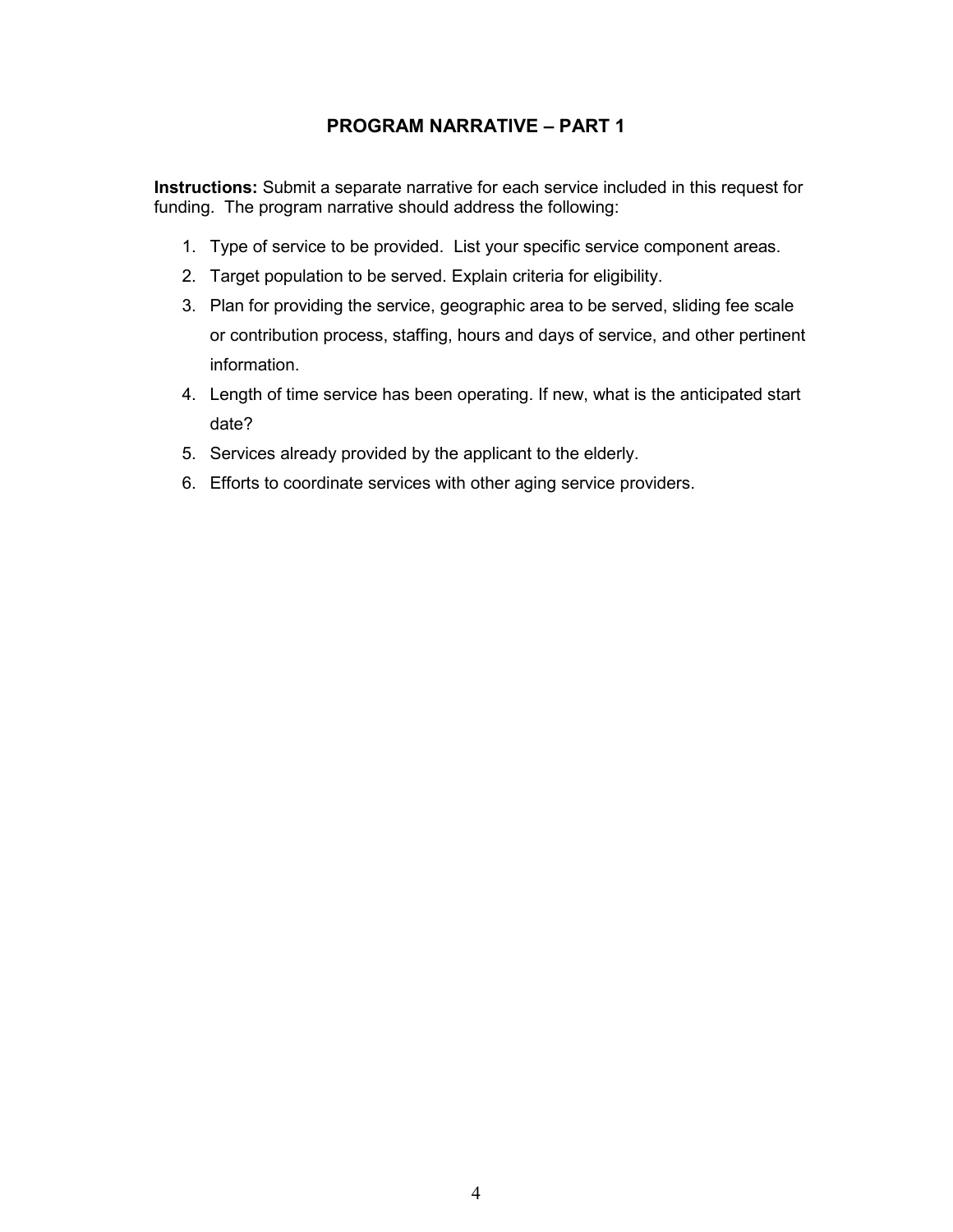## **PROGRAM NARRATIVE – PART 2**

To be completed only by applicants who requested funds for a service that were not funded by Elderbridge in Fiscal Year 2023.

1. Specify how you intend to satisfy the service needs of low-income elderly, minority elders, older individuals with limited English proficiency, and older adults residing in rural areas.

- 2. Describe your outreach strategy to identify the following individuals in need of your assistance:
	- Older individuals residing in rural areas
	- Older individuals with greatest economic need, with particular attention to low-income minority
	- Older individuals with greatest social need
	- Older individuals with severe disabilities
	- Older individuals with limited English proficiency
	- Older individuals with Alzheimer's disease and related disorders
	- Older individuals at risk for institutional placement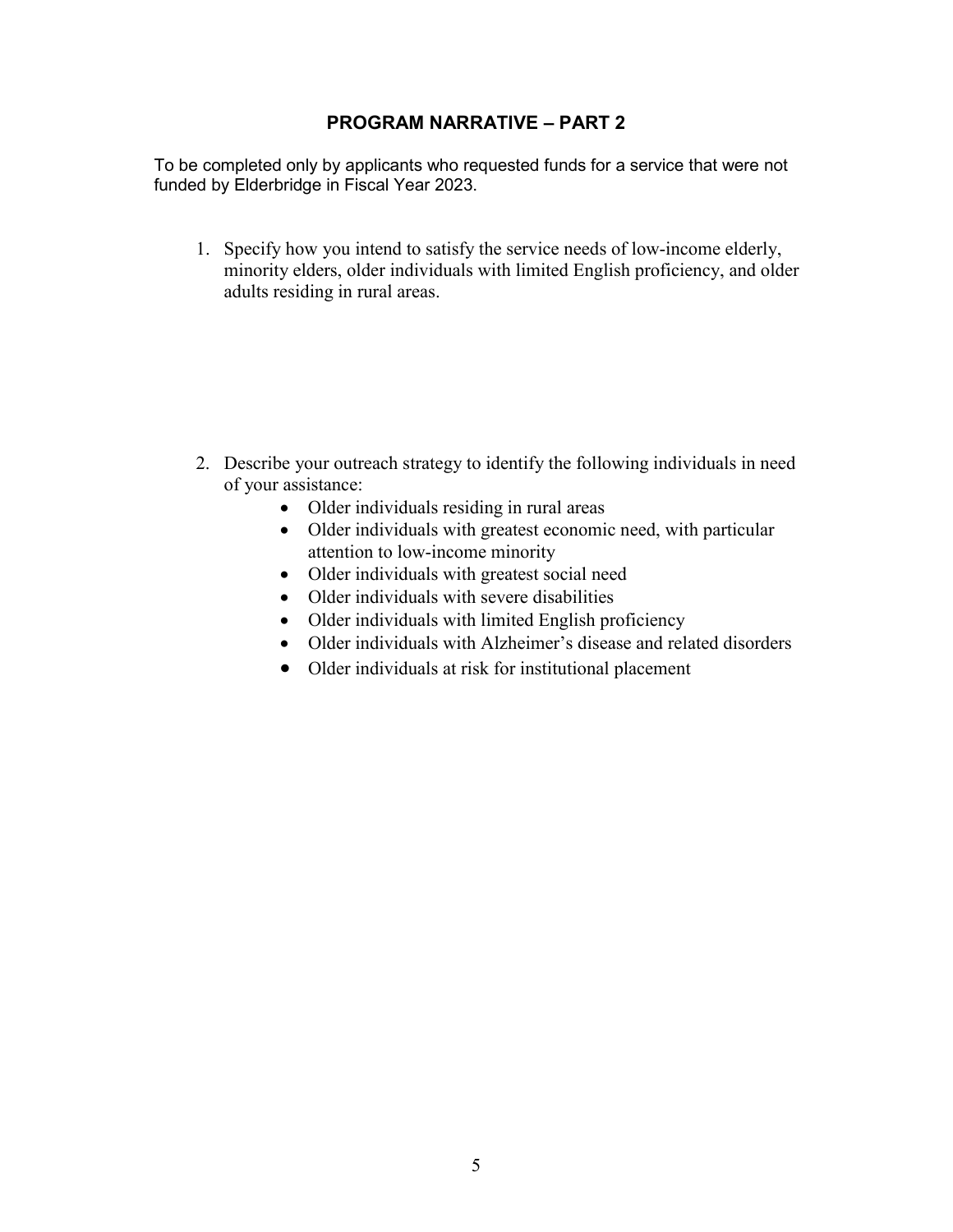# PROGRAM ASSURANCES

All recipients of Elderbridge funds agree to comply with the following conditions and/or assurances. The applicant shall:

- 1. Have the capability to deliver the program as described, and be financially accountable for the program.
- 2. Agree to secure, maintain, and have on file for review, liability insurance, with sufficient coverage to meet any claims resulting from, or the act of, providing services under this program.
- 3. Agree to secure, maintain, and have on file for review, all required licenses, permits or certifications for the service(s).
- 4. Assure compliance with any required criminal background checks, such as criminal history and dependent adult abuse record checks, as required by law.
- 5. Assure that they are not currently, nor have been in the past, prohibited from participating in the Medicare or Medical Assistance programs.
- 6. Understand that funds awarded by Elderbridge may be terminated at any time for violations of any terms and requirements of the funding source.
- 7. Agree not to enter into any subcontracts for the provision of services without prior approval, in writing, from Elderbridge.
- 8. Have a formal grievance and appeals procedure for perceived discrimination and/or decisions that appear unfavorable to clients concerning the provision of service.
- 9. Assure that 3<sup>rd</sup> party reimbursement will be sought first, whether that is Medicaid, Medicare or private insurance.
- 10. Assure that funds are not spent for someone who is eligible for Title XIX/elderly waiver service, or other 3<sup>rd</sup> party payment source, who refuses to utilize the  $3<sup>rd</sup>$  party funding source.
- 11. Utilize these funds to serve only persons age 60 or older.
- 12. Assure the confidentiality of all information relating to clients. Information shall not be disclosed without the individual's informed consent (or consent from his/her representative).
- 13. Assure that participants have an opportunity to make confidential contributions for the service funded by Elderbridge funding.
- 14. Assure that older people will not be denied service based on their ability to pay.
- 15. Assure that program income (client contributions) not be used as match for Older Americans Act funds.
- 16. Agree to maintain records to easily identify the utilization of Elderbridge funds, and make those records available for audit and assessment for three (3) years beyond the end of the award period.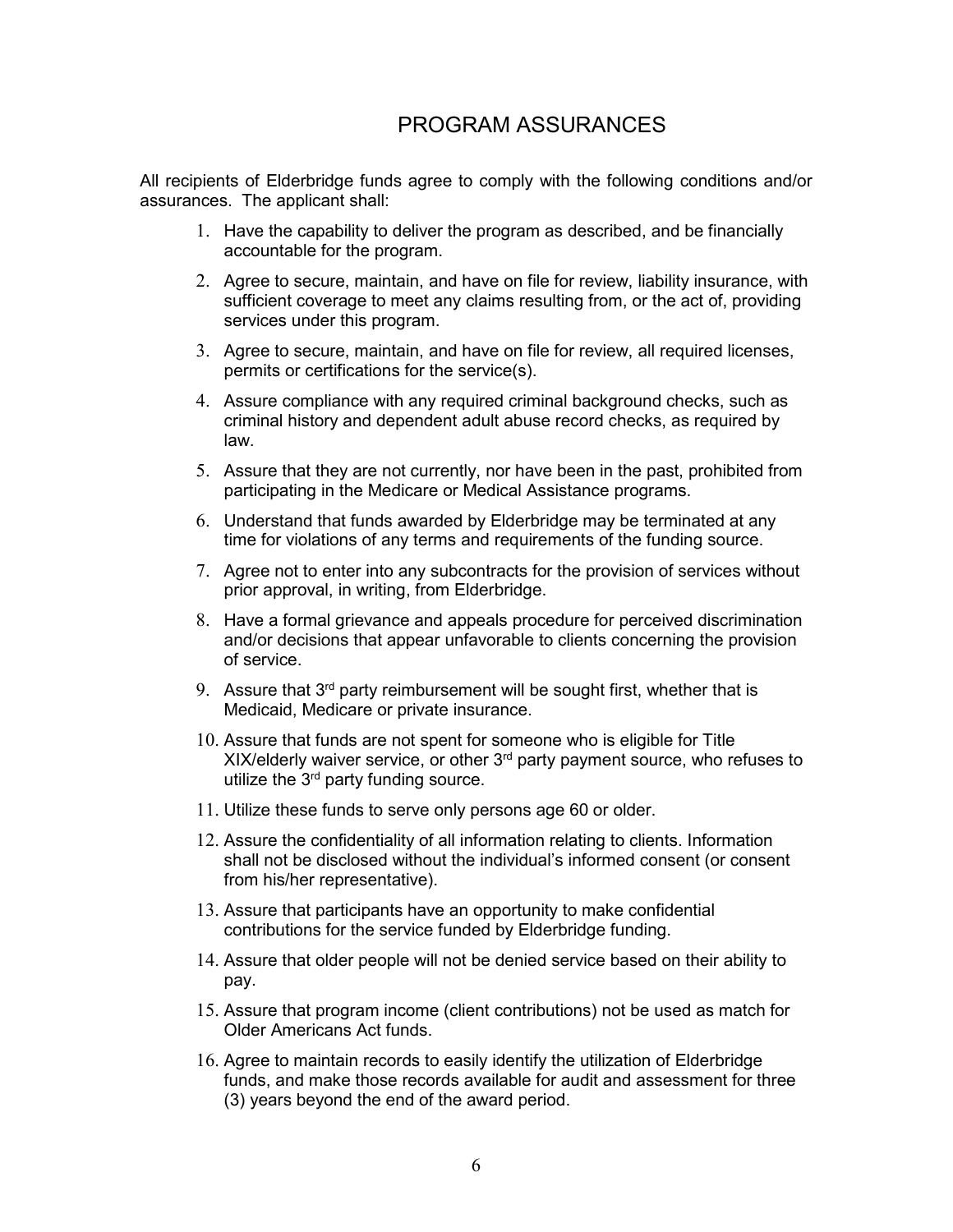- 17. Agree to submit all reports and requests for reimbursement, as specified by Elderbridge, in a timely manner.
- 18. Submit Aging & Disability Network Consumer Intake forms and monthly service rosters in a timely manner.
- 19. Assure funds will be released for which appropriate use is not anticipated according to respective Elderbridge reallocation process.
- 20. Understand that failure to generate the 25% match requirement, whether it be cash or in-kind, may result in a suspension of Elderbridge funding.
- 21. Assure compliance with all applicable local, state, and federal laws, and if applicable, all requirements for nonprofit entities.
- 22. Operate within the requirements of *Iowa Code 249.H and IAC 321, Chapter 28.*

#### **For Legal Assistance Providers Only:**

- 1. Provide legal advice, counseling, or representation to older individuals (60+) with economic or social needs.
- 2. Employ staff with expertise in areas of elder law.
- 3. Give priority to issues relating to finance, health care, long-term care, public benefits, elder abuse, landlord/tenant issues, housing, utilities, guardianships, and wills.
- 4. Demonstrate the capacity to provide effective administrative and judicial representation in areas of elder law and other areas of advocacy efforts.
- 5. Demonstrate the capacity to deliver legal services to the institutionalized, isolated, and homebound.
- **6.** Work closely with private bar attorneys through the Iowa Legal Aid Volunteer Lawyers Project in order to enhance capacity to serve the legal needs of older individuals.
- 7. Not require an older individual to disclose information about income or resources as a condition for providing legal assistance.
- 8. Only ask for financial information from an older individual as part of the process of providing legal assistance or for determining eligibility for other benefit programs.
- 9. Comply with all federal and state laws and regulations which govern ethical and professional conduct and the practice of law.

1, agree to comply with the conditions and assurances listed above. (Name of Applicant Director/President)